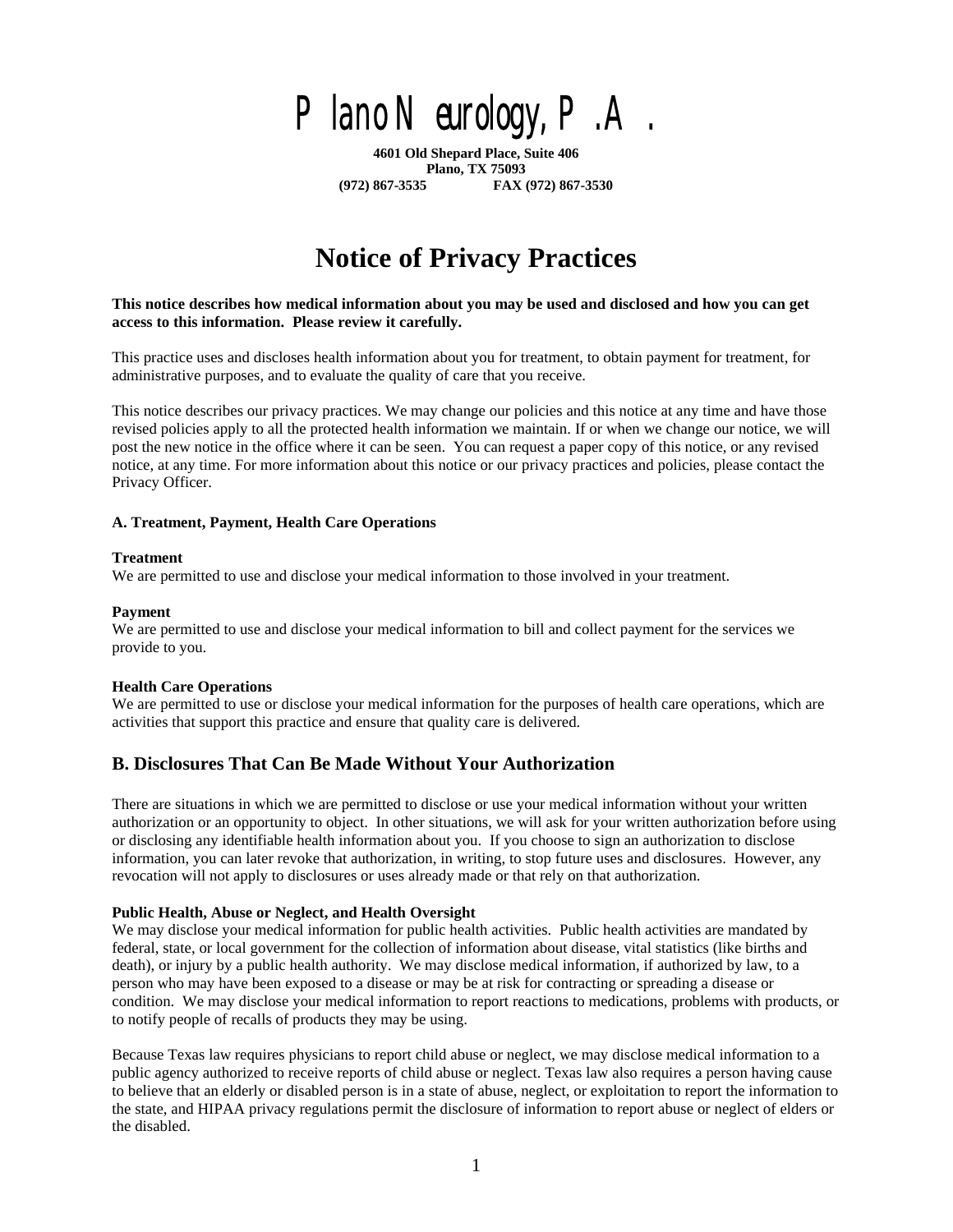We may disclose your medical information to a health oversight agency for those activities authorized by law. Examples of these activities are audits, investigations, licensure applications and inspections, which are all government activities undertaken to monitor the health care delivery system and compliance with other laws, such as civil rights laws.

#### **Legal Proceedings and Law Enforcement**

We may disclose your medical information in the course of judicial or administrative proceedings in response to an order of the court (or the administrative decision-maker) or other appropriate legal process. Certain requirements must be met before the information is disclosed.

If asked by a law enforcement official, we may disclose your medical information under limited circumstances provided:

- § The information is released pursuant to legal process, such as a warrant or subpoena;
- § The information pertains to a victim of crime and you are incapacitated;
- § The information pertains to a person who has died under circumstances that may be related to criminal conduct;<br>§ The information is about a victim of crime and we are unable to obtain the person's agreement;
- The information is about a victim of crime and we are unable to obtain the person's agreement;
- § The information is released because of a crime that has occurred on these premises; or
- § The information is released to locate a fugitive, missing person, or suspect.

We also may release information if we believe the disclosure is necessary to prevent or lessen an imminent threat to the health or safety of a person.

#### **Workers' Compensation**

We may disclose your medical information as required by workers' compensation law.

#### **Inmates**

If you are an inmate or under the custody of law enforcement, we may release your medical information to the correctional institution or law enforcement official. This release is permitted to allow the institution to provide you with medical care, to protect your health or the health and safety of others, or for the safety and security of the institution.

#### **Military, National Security and Intelligence Activities, Protection of the President**

We may disclose your medical information for specialized governmental functions such as separation or discharge from military service, requests as necessary by appropriate military command officers (if you are in the military), authorized national security and intelligence activities, as well as authorized activities for the provision of protective services for the president of the United States, other authorized government officials, or foreign heads of state.

#### **Research, Organ Donation, Coroners, Medical Examiners, and Funeral Directors**

When a research project and its privacy protections have been approved by an institutional review board or privacy board, we may release medical information to researchers for research purposes. We may release medical information to organ procurement organizations for the purpose of facilitating organ, eye, or tissue donation if you are a donor. Also, we may release your medical information to a coroner or medical examiner to identify a deceased person or a cause of death. Further, we may release your medical information to a funeral director when such a disclosure is necessary for the director to carry out his duties.

#### **Required by Law**

We may release your medical information when the disclosure is required by law.

# **C. Your Rights Under Federal Law**

The U. S. Department of Health and Human Services created regulations intended to protect patient privacy as required by the Health Insurance Portability and Accountability Act (HIPAA). Those regulations create several privileges that patients may exercise. We will not retaliate against patients who exercise their HIPAA rights.

#### **Requested Restrictions**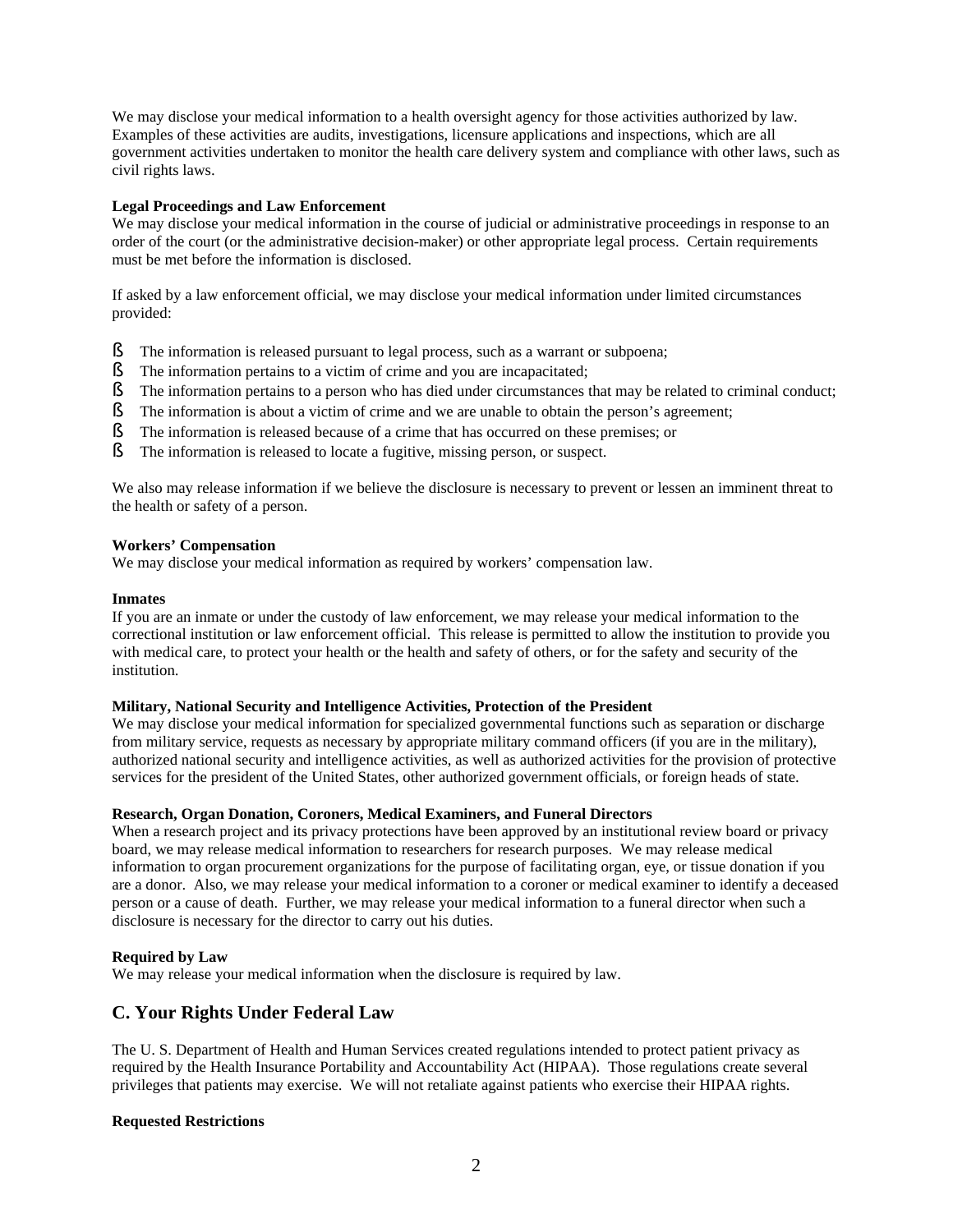You may request that we restrict or limit how your protected health information is used or disclosed for treatment, payment, or health care operations. We do NOT have to agree to this restriction, but if we do agree, we will comply with your request except under emergency circumstances.

You also may request that we limit disclosure to family members, other relatives, or close personal friends who may or may not be involved in your care.

To request a restriction, submit the following in writing: (a) the information to be restricted, (b) what kind of restriction you are requesting (i.e., on the use of information, disclosure of information, or both), and (c) to whom the limits apply. Please send the request to the address and person listed at the end of this document.

#### **Receiving Confidential Communications by Alternative Means**

You may request that we send communications of protected health information by alternative means or to an alternative location. This request must be made in writing to the person listed below. We are required to accommodate only *reasonable* requests. Please specify in your correspondence exactly how you want us to communicate with you and, if you are directing us to send it to a particular place, the contact/address information.

#### **Inspection and Copies of Protected Health Information**

You may inspect and/or copy health information that is within the designated record set, which is information that is used to make decisions about your care. Texas law requires that requests for copies be made in writing, and we ask that requests for inspection of your health information also be made in writing. Please send your request to the person listed at the end of this document.

We may ask that a narrative of that information be provided rather than copies. However, if you do not agree to our request, we will provide copies.

We can refuse to provide some of the information you ask to inspect or ask to be copied for the following reasons:

- § The information is psychotherapy notes.
- § The information reveals the identity of a person who provided information under a promise of confidentiality.
- § The information is subject to the Clinical Laboratory Improvements Amendments of 1988.
- § The information has been compiled in anticipation of litigation.

We can refuse to provide access to or copies of some information for other reasons, provided that we arrange for a review of our decision on your request. Any such review will be made by another licensed health care provider who was not involved in the prior decision to deny access.

Texas law requires us to be ready to provide copies or a narrative within 15 days of your request. We will inform you when the records are ready or if we believe access should be limited. If we deny access, we will inform you in writing.

HIPAA permits us to charge a reasonable cost-based fee.

#### **Amendment of Medical Information**

You may request an amendment of your medical information in the designated record set. Any such request must be made in writing to the person listed at the end of this document. We will respond within 60 days of your request. We may refuse to allow an amendment for the following reasons:

- The information wasn't created by this practice or the physicians in this practice.
- § The information is not part of the designated record set.
- § The information is not available for inspection because of an appropriate denial.
- § The information is accurate and complete.

Even if we refuse to allow an amendment, you are permitted to include a patient statement about the information at issue in your medical record. If we refuse to allow an amendment, we will inform you in writing.

If we approve the amendment, we will inform you in writing, allow the amendment to be made and tell others that we know have the incorrect information.